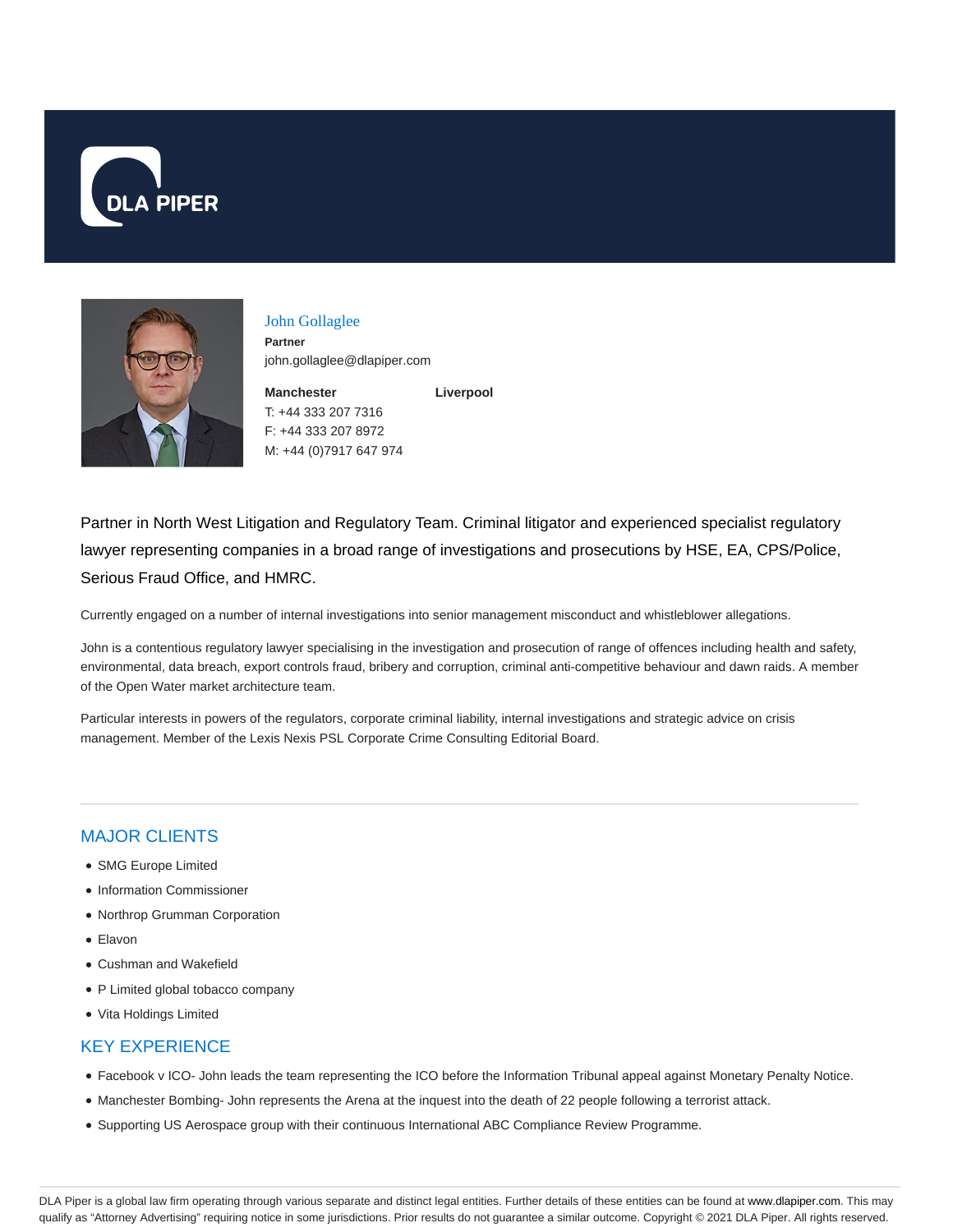- Operation Modulation John leads the internal investigation into allegations of large scale theft by former senior executives, working with the Police, CPS and Insurers.
- Operation Tardy successful challenge by way of Judicial Review to illegal warrants of entry, search and seizure by South Yorkshire Police and the Department of Business Innovation and Skills.
- Project Phoenix internal investigation into historic bribery and corruption and tax evasion across Africa, Middle East and Russia.
- R v Lion Steel & others successful defence of Managing Director charged with Gross Negligence Manslaughter in the second corporate manslaughter prosecution in the UK.
- Worthington Nicholls acting on behalf of former Chairman of company following AIM listing (SFO Investigation).
- R v Balfour Beatty & others acting on behalf of the company director in respect of a bribery investigation by the Serious Fraud Office.
- R v Fraser & others acting on behalf of Finance Director of Nylacast Limited in alleged conspiracy to defraud financial institutions of £100m.

### CREDENTIALS

# Professional Qualifications

Solicitor of the Senior Courts of England and Wales

# Prior Experience

- 2016 to date, Partner, DLA Piper UK LLP
- 2011 2016, Legal Director DLA Piper UK LLP
- 2005 2011, Partner at Regional law firm
- 2000 2005, Associate at DLA Piper UK LLP
- 1998 2000, Solicitor, Business Crime Team, National law firm
- 1996 1998, Solicitor niche White Collar practice
- 1994 1996, Trainee Solicitor

# **Recognitions**

John has featured in a number of Directories but is particularly proud of the following interviewee comment:

"He is excellent, first-class. He is excellent at client care and inspires a lot of trust" .

### **Education**

- Legal Practice Course, 1993-1994
- Common Professional Examination, 1992-1993
- University of Sheffield, B.A. (Hons) Politics, 1989-1991

### **Memberships**

Commissioning Editorial Board (White Collar Crime) Lexis Nexis

### INSIGHTS

# **Publications**